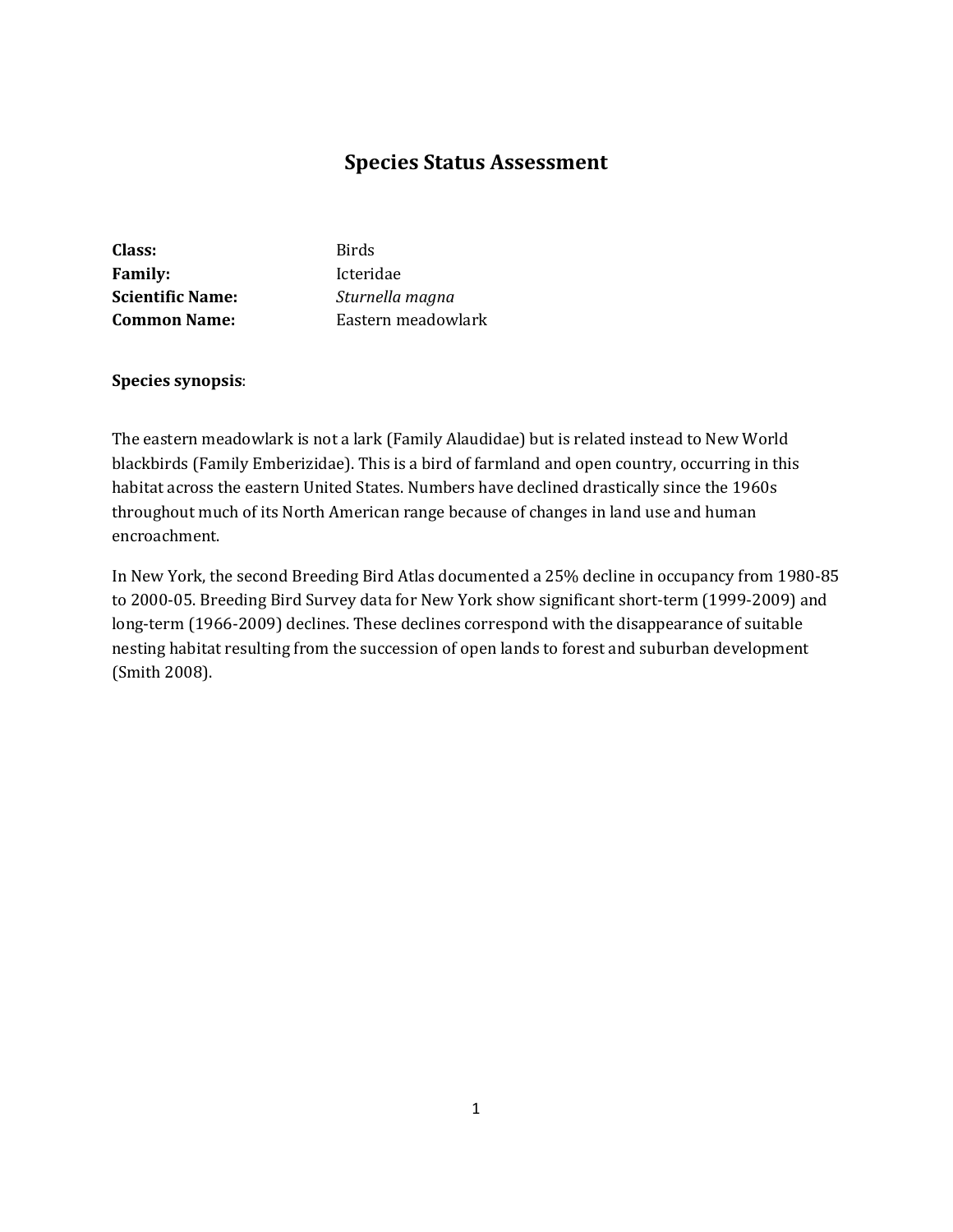#### **I. Status**

#### **a. Current Legal Protected Status**

| л. | Federal | Not Listed | Candidate: | No |
|----|---------|------------|------------|----|
|    |         |            |            |    |

# **ii. New York** <u>\_\_\_SGCN</u>

#### **b. Natural Heritage Program Rank**

- **i. Global \_\_\_\_\_**G5**\_\_\_\_\_\_\_\_\_\_\_\_\_\_\_\_\_\_\_\_\_\_\_\_\_\_\_\_\_\_\_\_\_\_\_\_\_\_\_\_\_\_\_\_\_\_\_\_\_\_\_\_\_\_\_\_**
- **ii. New York \_\_\_\_\_**S5B**\_\_\_\_\_\_\_\_\_\_\_\_\_\_\_\_\_\_\_\_\_\_ Tracked by NYNHP? \_\_**No**\_\_**

#### **Other Rank:**

Audubon's Top 20 Common Birds in Decline Partners in Flight – Regional Concern in BCR 13 and 28

#### **Status Discussion:**

The eastern meadowlark is a widespread breeder in New York, sedentary and migratory. It is a common to locally abundant migrant, and is fairly common at some inland and coastal areas in winter. The meadowlark is ranked as Secure or Apparently Secure in New York and in surrounding states and provinces except in New Jersey, Massachusetts, and Quebec where it is ranked as Vulnerable.

## **II. Abundance and Distribution Trends**

## **a. North America**

**i. Abundance**

\_\_X\_\_ **declining \_\_\_\_\_increasing \_\_\_\_\_stable \_\_\_\_\_unknown**

**ii. Distribution:**

\_\_X\_\_ **declining \_\_\_\_\_increasing \_\_\_\_\_stable \_\_\_\_\_unknown Time frame considered: \_\_\_\_\_\_1999-2009\_\_\_\_\_\_\_\_\_\_\_\_\_\_\_\_\_\_\_\_\_\_\_\_\_\_\_\_\_\_\_\_\_\_\_\_\_**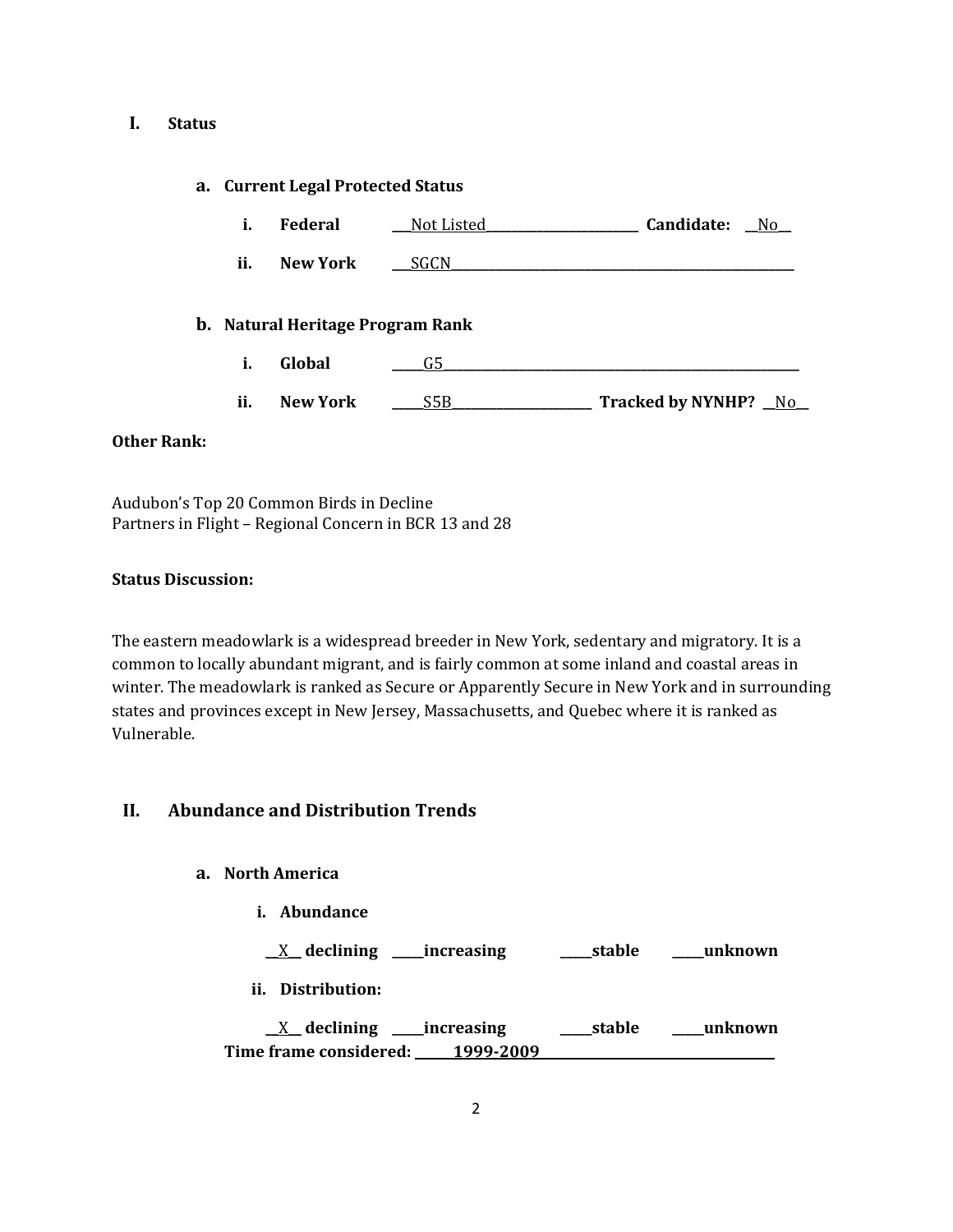- **b. Regional** 
	- **i. Abundance**

| $X$ declining ______ increasing |             | stable | unknown |
|---------------------------------|-------------|--------|---------|
| ii. Distribution:               |             |        |         |
| $X$ declining ______ increasing |             | stable | unknown |
| Regional Unit Considered: __    | Eastern BBS |        |         |
| Time frame considered: __       | 1999-2009   |        |         |

**c. Adjacent States and Provinces**

| <b>CONNECTICUT</b>                                                                              | Not Present ________                 | No data $\_\_\_\_\_\_\_\_\_\_\$ |
|-------------------------------------------------------------------------------------------------|--------------------------------------|---------------------------------|
| i. Abundance<br>ii. Distribution:                                                               |                                      |                                 |
|                                                                                                 |                                      |                                 |
|                                                                                                 |                                      |                                 |
| Listing Status: Special Concern SGCN? Yes                                                       |                                      |                                 |
| i. Abundance                                                                                    |                                      |                                 |
| ii. Distribution:                                                                               |                                      |                                 |
| <u>X</u> declining ____increasing ______stable _____unknown<br>Time frame considered: 1999-2009 |                                      |                                 |
|                                                                                                 | Listing Status: Not Listed SGCN? Yes |                                 |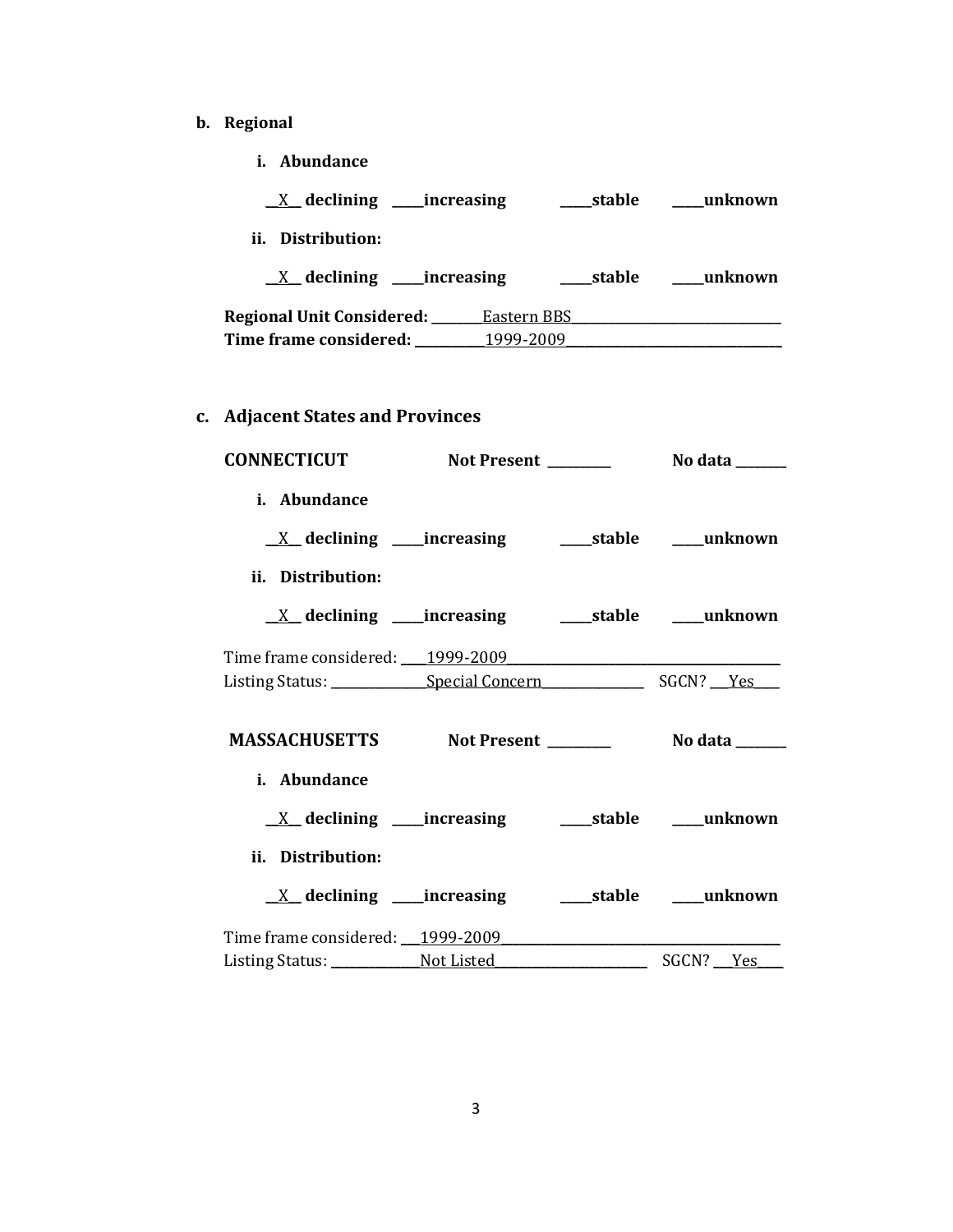| i. Abundance                              |                                                                   |                                            |
|-------------------------------------------|-------------------------------------------------------------------|--------------------------------------------|
|                                           |                                                                   |                                            |
| ii. Distribution:                         |                                                                   |                                            |
|                                           | <u>X</u> declining ____increasing ___________stable ______unknown |                                            |
| Time frame considered: 1999-2009          |                                                                   |                                            |
| Listing Status: Special Concern SGCN? Yes |                                                                   |                                            |
| <b>ONTARIO</b>                            | Not Present _______                                               | No data _______                            |
| i. Abundance                              |                                                                   |                                            |
|                                           |                                                                   |                                            |
| ii. Distribution:                         |                                                                   |                                            |
|                                           | <u>X</u> declining ____increasing _______stable _____unknown      |                                            |
| Time frame considered: 1999-2009          |                                                                   |                                            |
| Listing Status: ______________Threatened  |                                                                   |                                            |
| PENNSYLVANIA Not Present _______          |                                                                   | No data <b>waxaa ka marka dheegaal dhi</b> |
| i. Abundance                              |                                                                   |                                            |
| $X$ declining _____increasing             |                                                                   | ______stable ______unknown                 |
| ii. Distribution:                         |                                                                   |                                            |
|                                           | $\underline{X}$ declining ____increasing                          | stable unknown                             |
| Time frame considered: 1999-2009          |                                                                   |                                            |
|                                           |                                                                   |                                            |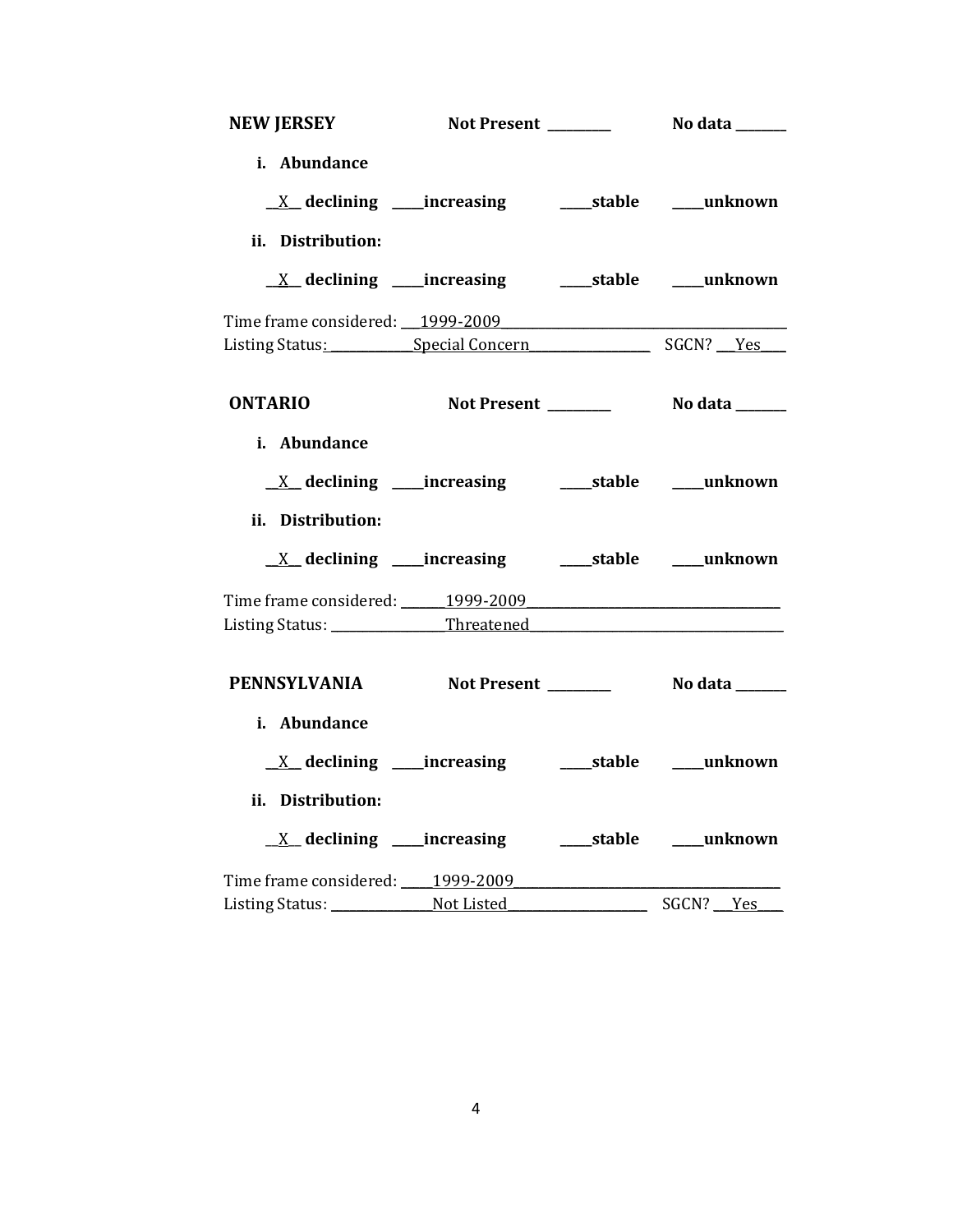| <b>QUEBEC</b>                                                                                   |  |                |
|-------------------------------------------------------------------------------------------------|--|----------------|
| i. Abundance<br><u>X</u> declining ____increasing ______stable ____unknown                      |  |                |
| ii. Distribution:                                                                               |  |                |
|                                                                                                 |  |                |
|                                                                                                 |  |                |
|                                                                                                 |  |                |
|                                                                                                 |  |                |
| <b>VERMONT</b>                                                                                  |  |                |
| i. Abundance<br><u>X</u> declining ____increasing ______stable ____unknown<br>ii. Distribution: |  |                |
| <u>X</u> declining ____increasing ______stable ____unknown<br>Time frame considered: 1999-2009  |  |                |
|                                                                                                 |  |                |
| d. New York                                                                                     |  | No data $\_\_$ |
| i. Abundance                                                                                    |  |                |
| ii. Distribution:                                                                               |  |                |
| <u>X</u> declining ____increasing ______stable ____unknown                                      |  |                |
| Time frame considered: 1980-85 to 2000-05                                                       |  |                |

## **Monitoring in New York.**

New York's Landowner Incentive Program (LIP) monitors grassland birds at eight Grassland Focus Areas in the state. Eastern meadowlark is one of the focal species in point counts that are conducted annually. Grassland bird surveys are also conducted at some Wildlife Management Areas.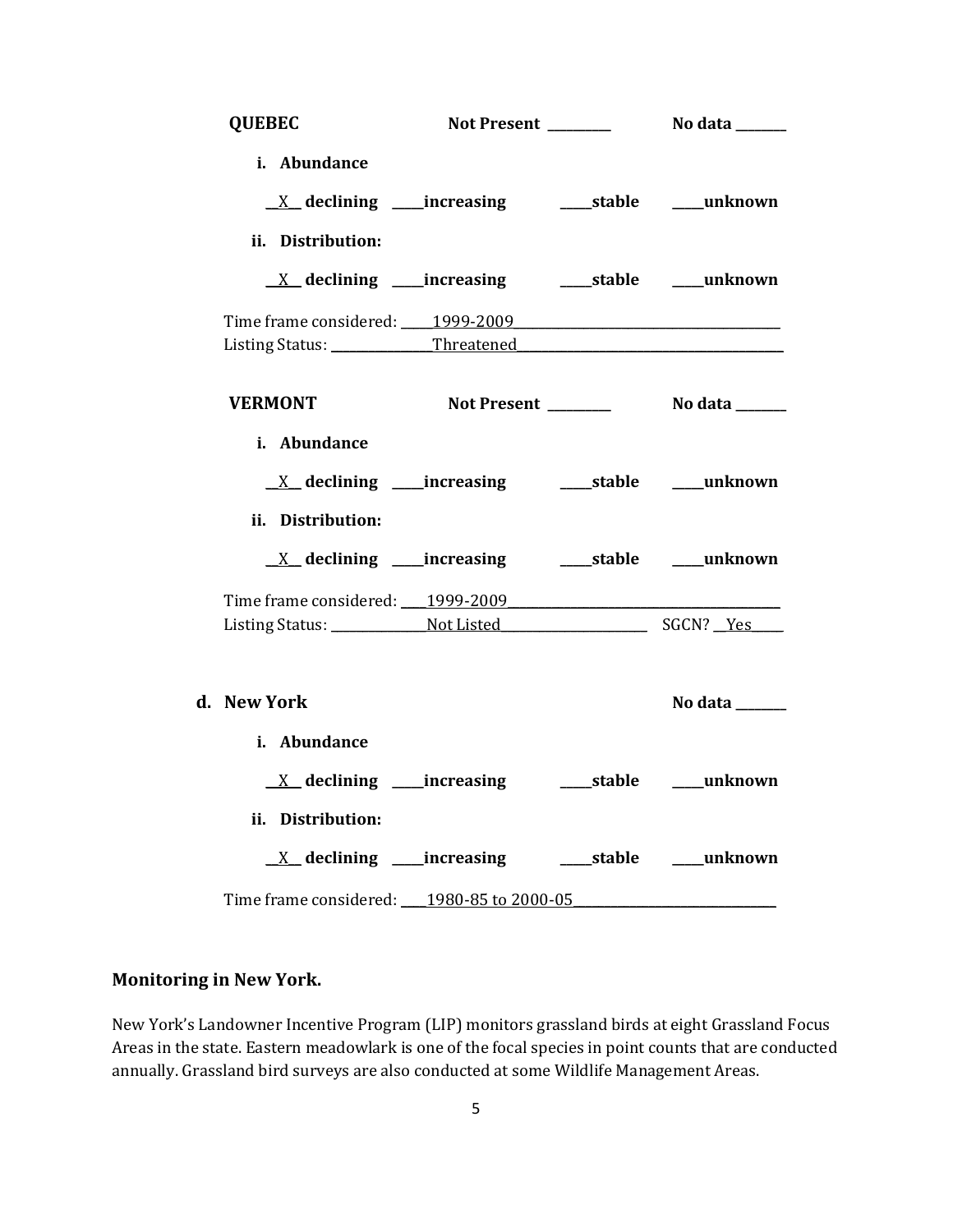In addition, in 2005, Audubon NY conducted grassland bird surveys within the NY state grassland bird focus areas to help identify target species for each focus area. As a follow up to these surveys, in 2006 NYSDEC did targeted surveys for species that were not well represented in the 2005 survey. Although Eastern meadowlarks were not one of the target species in the 2006 surveys, data on Eastern meadowlarks was collected during both of these survey efforts.

## **Trends Discussion:**

BBS data for New York show a significant decline of 5.0% per year from 2001-2011 and a significant decline of 5.5% per year from 1966-2011. BBS data for the eastern region show a significant 3.4% per year decline from 2001-2011 and a significant 3.7% annual decline from 1966-2011 (Sauer et al. 2012).



**Figure 1**. Range of the Eastern meadowlark in North America (Birds of North America Online 2013).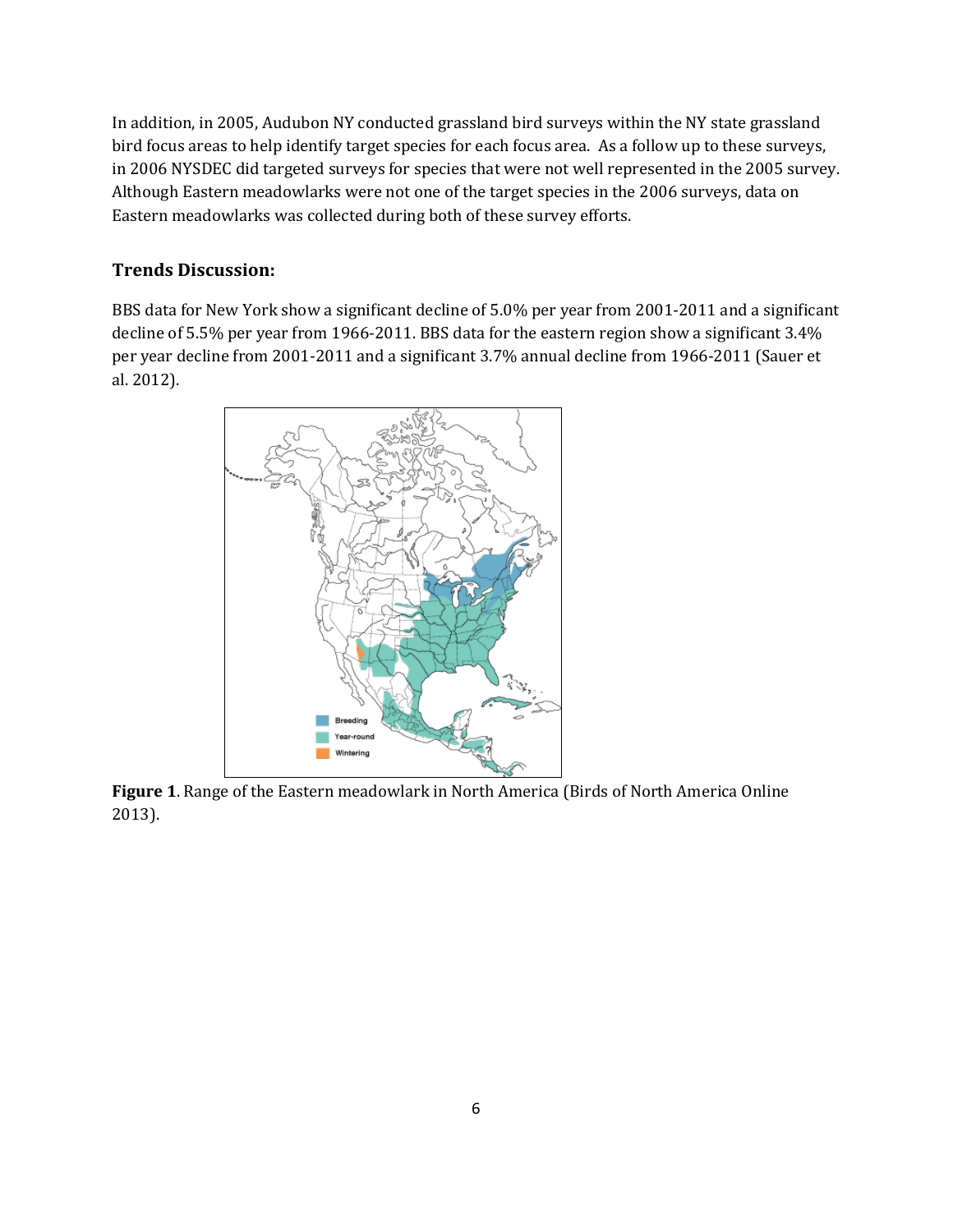

**Figure 2**. Eastern meadowlark occurrence in New York State during the second Breeding Bird Atlas (McGowan and Corwin 2008).



**Figure 3**. Change in eastern meadowlark occurrence in New York State between the first Breeding Bird Atlas and the second Breeding Bird Atlas (McGowan and Corwin 2008).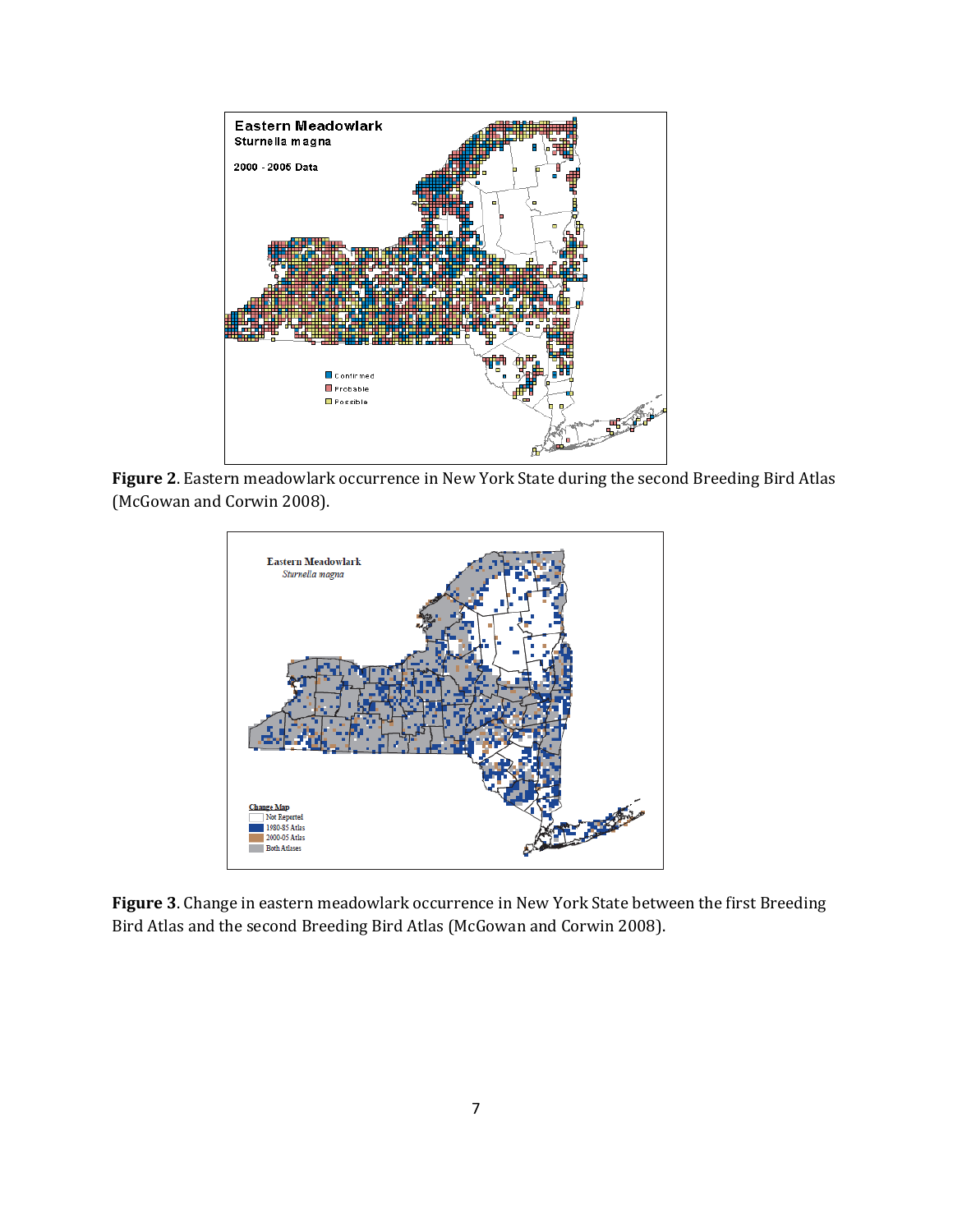

**Figure 4**. Conservation status of the eastern meadowlark in North America (NatureServe 2012).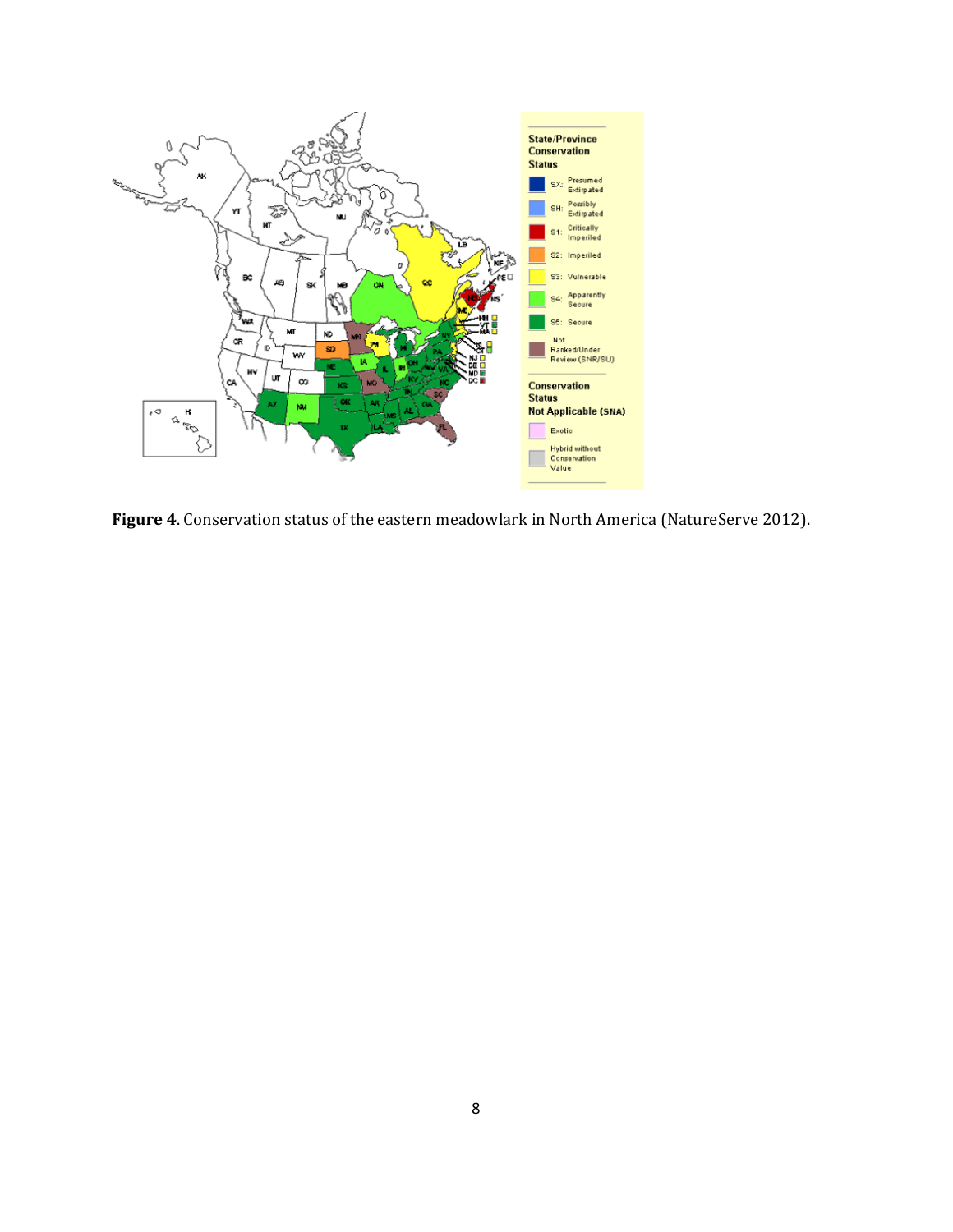## **III. New York Rarity, if known:**

| <b>Historic</b> | # of Animals | # of Locations | % of State |
|-----------------|--------------|----------------|------------|
| prior to 1970   |              |                |            |
| prior to 1980   |              |                |            |
| prior to 1990   |              | 3.506 blocks   |            |

#### **Details of historic occurrence:**

The first Breeding Bird Atlas (1980-85) documented occupancy in 66% of the survey blocks statewide, with an obvious absence in the Adirondack Mountains (Andrle and Carroll 1988).

| Current | # of Animals | # of Locations | % of State |
|---------|--------------|----------------|------------|
|         |              | 2,635 blocks   |            |

## **Details of current occurrence:**

The second Breeding Bird Atlas (2000-05) documented occupancy in 49% of the survey blocks statewide, a decline of 25% (McGowan and Corwin 2008).

## **New York's Contribution to Species North American Range:**

| <b>Distribution</b> (percent of NY where species occurs) |           | <b>Abundance</b> (within NY distribution) |
|----------------------------------------------------------|-----------|-------------------------------------------|
|                                                          | $0 - 5\%$ | __ abundant                               |
|                                                          | $6 - 10%$ | common                                    |
|                                                          | 11-25%    | __ fairly common                          |
| $X_{-}$                                                  | 26-50%    | $X$ uncommon                              |
|                                                          | $>50\%$   | rare                                      |

#### **NY's Contribution to North American range**

- $X$  6-10%
- $\frac{11-25\%}{ }$
- $-26-50%$
- $>50\%$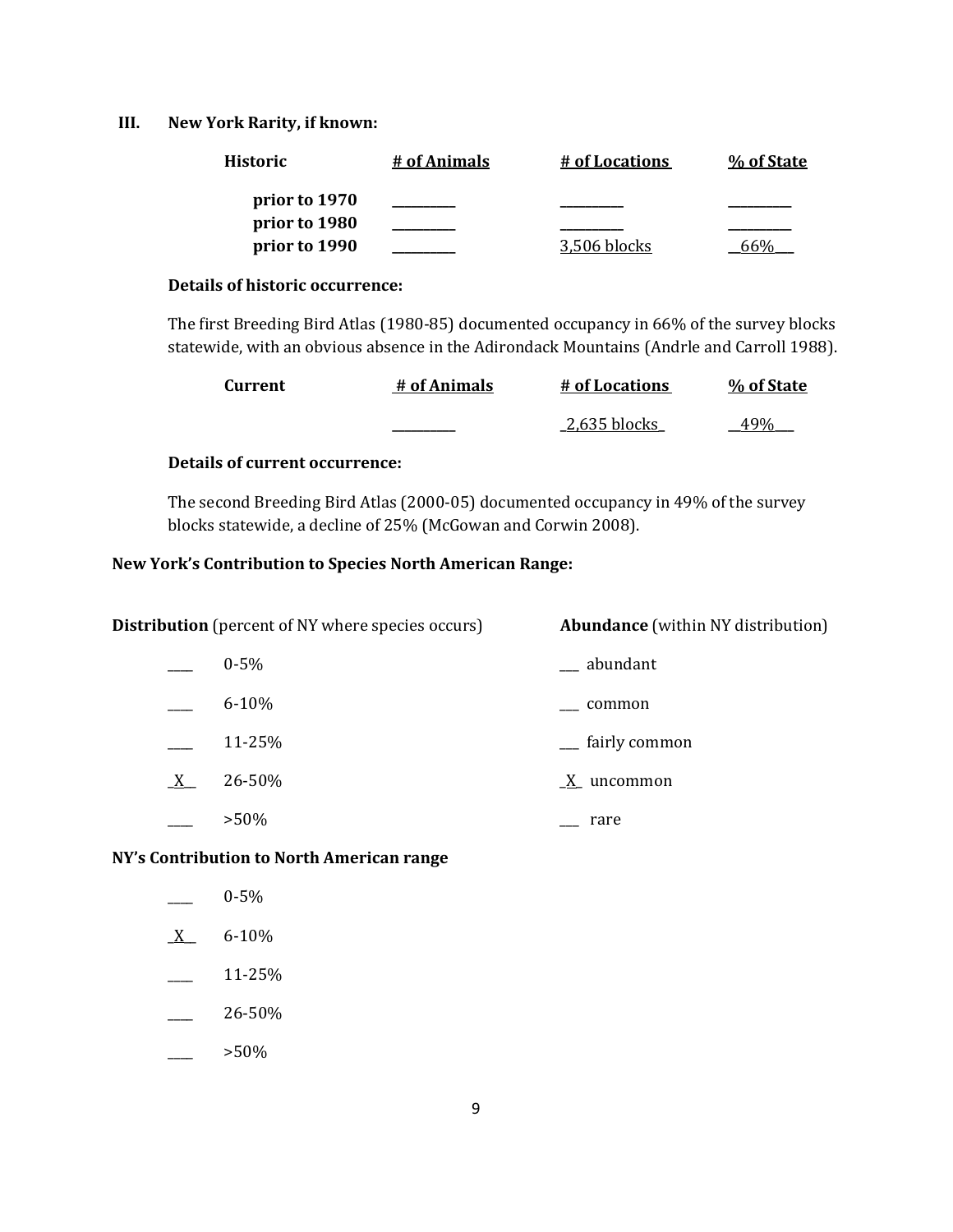**Classification of New York Range**

**\_**\_X**\_\_ Core**

**\_\_\_\_\_ Peripheral**

**\_\_\_\_\_ Disjunct**

**\_\_\_\_\_\_\_\_\_\_\_**

**Distance to core population:**

## **IV. Primary Habitat or Community Type:**

- **1.** Pasture/Hay
- **2.** Old Field Managed Grasslands
- **3.** Native Barrens and Savanna
- **4.** Cultivated Crops
- **5.** Urban and Recreational Grasses
- **6**. Estuarine, Brackish Intertidal, Tidal Wetland, High Salt Marsh

## **Habitat or Community Type Trend in New York:**

| $X$ Declining<br><b>Stable</b>                     | Increasing | Unknown |
|----------------------------------------------------|------------|---------|
| <b>Time frame of decline/increase:</b> Since 1960s |            |         |
| <b>Habitat Specialist?</b>                         | <b>Yes</b> | - No    |
| <b>Indicator Species?</b>                          | <b>Yes</b> | No.     |

## **Habitat Discussion:**

This is a species of agricultural and somewhat developed landscapes including hay meadows and grassy pastures, as well as the grassy areas of airports and golf courses. It is absent from higher elevations and developed areas in the state.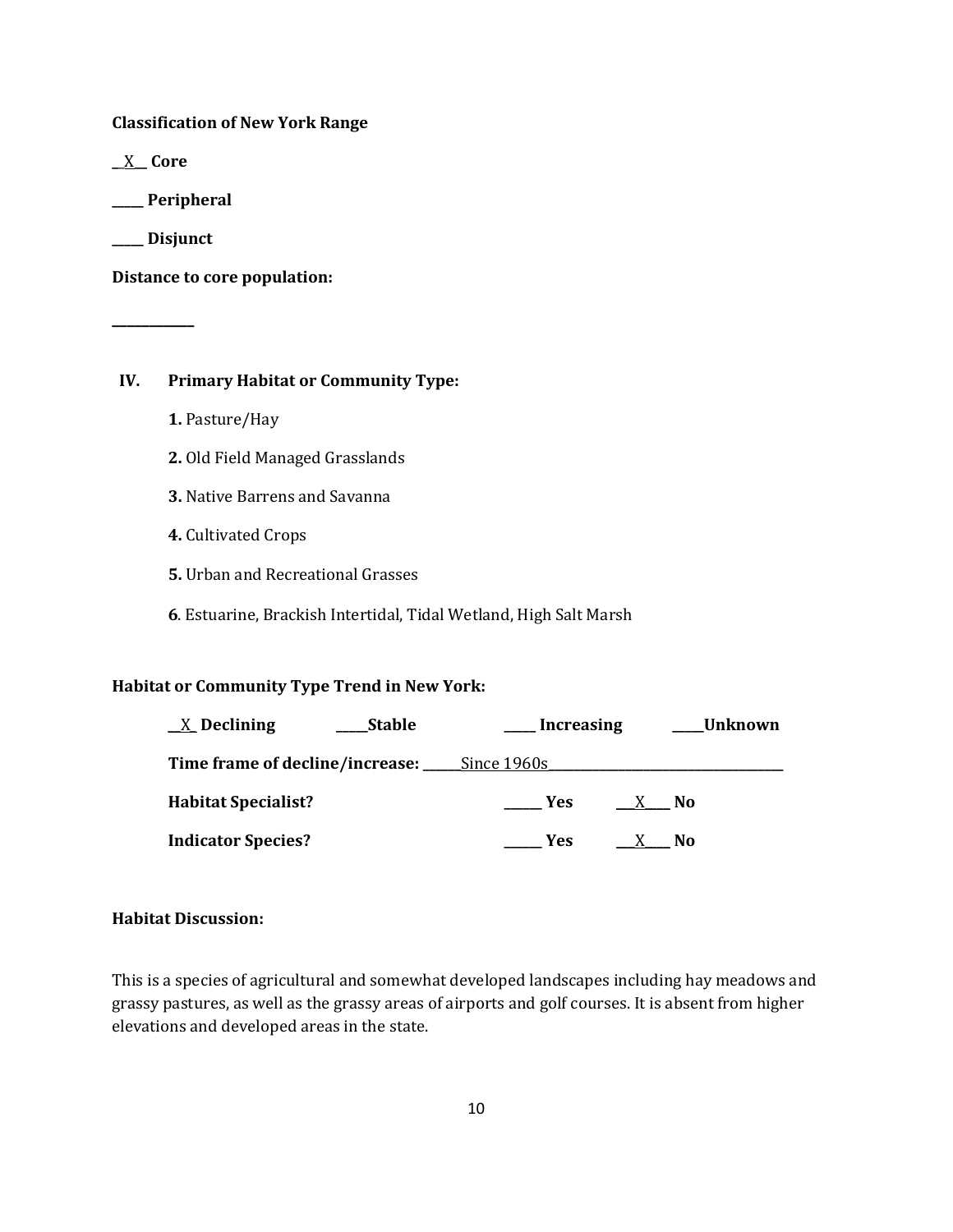- **V. New York Species Demographics and Life History**
	- \_\_X\_\_ **Breeder in New York**
		- \_\_X\_\_ **Summer Resident**
		- **\_\_\_\_\_ Winter Resident**
		- **\_\_\_\_\_ Anadromous**

**\_\_\_\_\_ Non-breeder in New York**

- **\_\_\_\_\_ Summer Resident**
- **\_\_\_\_\_ Winter Resident**
- **\_\_\_\_\_ Catadromous**
- **\_\_\_\_\_ Migratory only**
- **\_\_\_\_\_Unknown**

## **Species Demographics and Life History Discussion:**

Both male and female eastern meadowlarks breed during the first year following their natal year. Females may have several clutches per year because of nesting failures, but not more than two successful broods per year. It is difficult to determine life span and survivorship in wild populations because of low incidence of return to natal area. The maximum recorded life span in the wild is at least 5 years.

Griffin (1959) reported deaths from eating grain poisoned for rodent or insect control, exposure to deep snow and ice storms (Krutzsch 1950), and mowing in hay fields (*in* Lanyon 1995). Adults are taken by various hawk species. Eggs and nestlings are often deserted because of human activity (irrigation, mowing), frequently trampled by livestock, or eaten by foxes, domestic cats and dogs, coyotes, snakes, skunks, raccoons, and other small mammals (Lanyon 1957, [Bent 1958,](http://bna.birds.cornell.edu/bna/species/160/articles/species/160/biblio/bib011) [Vickery et](http://bna.birds.cornell.edu/bna/species/160/articles/species/160/biblio/bib108)  [al. 1992\)](http://bna.birds.cornell.edu/bna/species/160/articles/species/160/biblio/bib108).

## **VI. Threats:**

Land-use changes are a significant threat to grassland bird populations on regional and continental scales. From 1940 to 1986 in 18 northeastern states, the area in hay fields declined from 12.6 to 7.1 million ha. During the same period, hay fields planted to alfalfa and alfalfa mixtures, a vegetation type not typically used by many species of grassland birds, increased from 20% to 60% (Bollinger and Gavin 1992).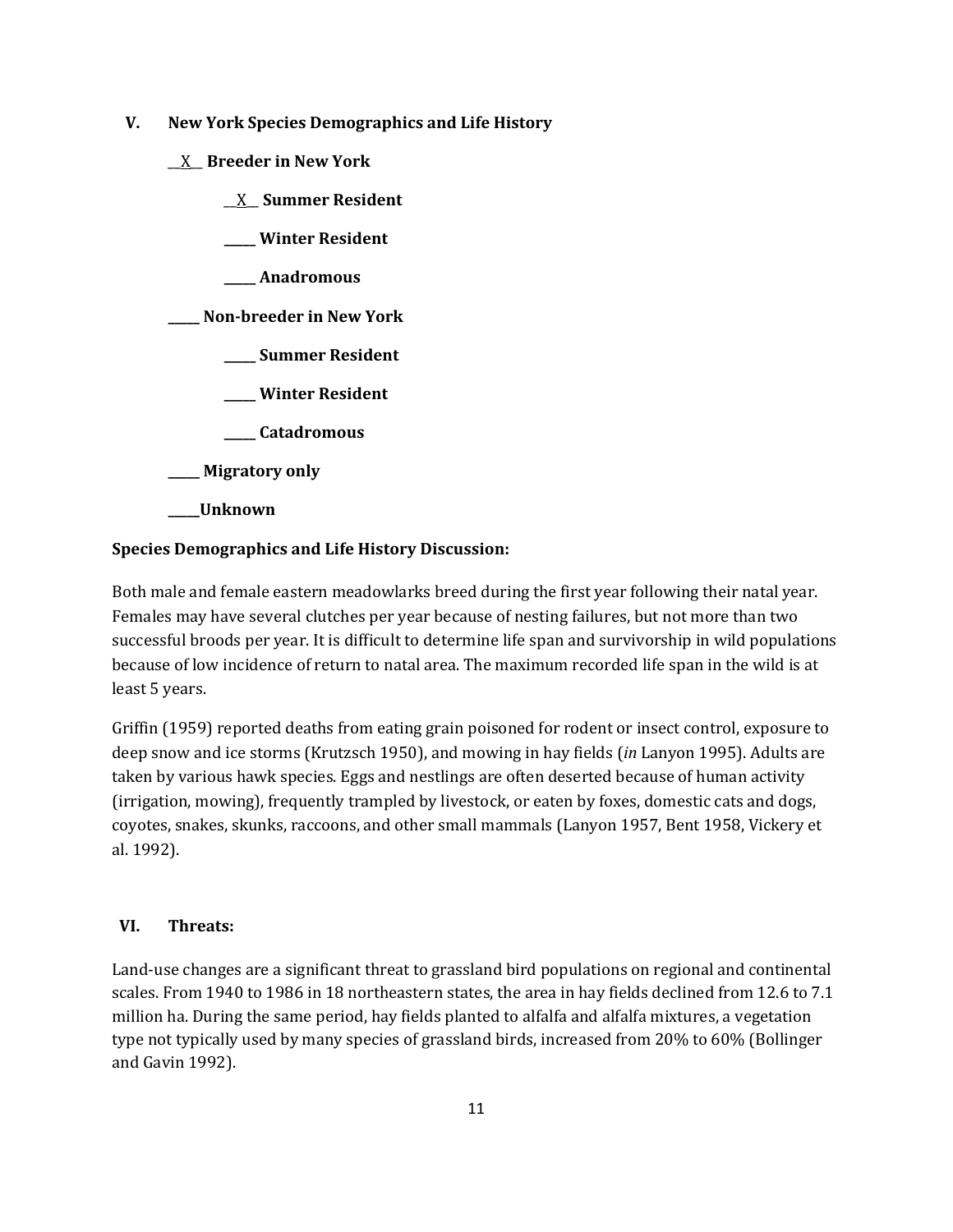Since the mid-1940s, the eastward expansion of grassland birds has reversed in northeastern U.S. and southern Ontario as agricultural lands have been abandoned, reverting to deciduous forest (Robbins et al. 1986, Hussell 1987). Sibley (1988) noted that declines had resulted from the replacement of grain crops by corn and alfalfa, despite the use of corn fields for breeding noted by other authors.

Declines in some areas have been attributed to decrease in hayfield area, earlier and more frequent hay-cropping, and shift from timothy and clover to alfalfa; earlier, agricultural practices that converted wooded land to open land resulted in an increase in range (Bollinger et al. 1990, Bollinger and Gavin 1992). In New York, primary disturbance to nesting is hay-cropping; 100% of nests with eggs and young nestlings affected by mowing were abandoned or destroyed, but proportion of young lost declined with age of nestlings (Bollinger et al. 1990). A threat to the grasslands in New York is a failure to address the viability of dairy farming, especially smaller family farms (NYSDEC 2005). Fire-dependent pine barren type communities also support grassland species. Fire suppression can make them less suitable.

A study led by a Canadian toxicologist identified acutely toxic pesticides as the most likely leading cause of the widespread decline in grassland bird numbers in the United States. The 23-year assessment, which looked at five other causes of grassland bird decline besides lethal pesticide risk, including change in cropped pasture such as hay or alfalfa production, farming intensity or the proportion of agricultural land that is actively cropped, herbicide use, overall insecticide use, and change in permanent pasture and rangeland, concluded that lethal pesticides were nearly four times more likely to be associated with population declines than the next most likely contributor, changes in cropped pasture (Mineau and Whiteside 2013).

#### **Are there regulatory mechanisms that protect the species or its habitat in New York?**

**\_\_\_\_\_\_ No \_\_\_\_\_ Unknown** \_\_X\_\_\_ **Yes** 

The eastern meadowlark is protected under the Migratory Bird Treaty Act of 1918.

## **Describe knowledge of management/conservation actions that are needed for recovery/conservation, or to eliminate, minimize, or compensate for the identified threats:**

The NYSDEC's Best Management Practices (BMPs) for grassland birds should be used to guide habitat management on grassland habitat or habitat to be converted into grassland. The management goal of these BMPs is to maintain the open, grassy conditions necessary for successful breeding by grassland birds and to avoid disturbance to nesting birds. Techniques may include seeding, mowing, and removal of trees and shrubs including invasive species. Typically, land should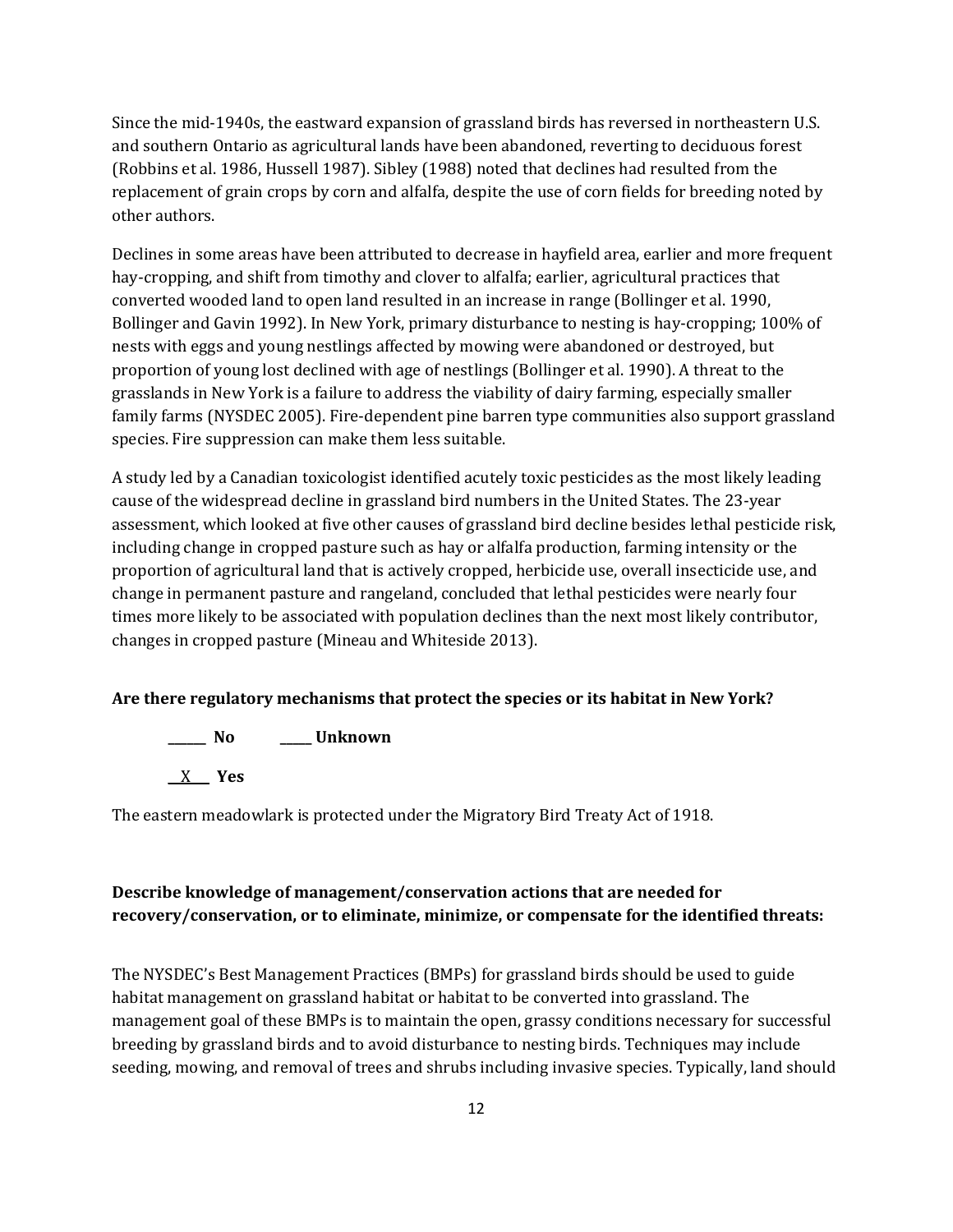be managed for a minimum of 5 years to begin showing benefits for grassland birds. These BMPs form the basis for specific 5-year Site Management Plans for landowners selected to receive technical and financial assistance through LIP (NYSDEC 2013).

The publication, *A Plan for Conserving Grassland Birds in New York* (Morgan and Burger 2008), identifies focus areas for coordinating grassland bird conservation efforts. Because grassland birds are sensitive to landscape-level factors and funding for conservation activities is limited, the best opportunity for achieving success is to concentrate efforts within regions of the state that support key residual populations of grassland birds. Suitable landcover classification datasets are needed to incorporate habitat availability into the delineation process.

Because the vast majority of remaining grassland habitat is privately owned, private lands incentive programs and educational programs should be a major component of the conservation effort. Protection of existing habitat for threatened and endangered species through enforcement of regulations pertaining to the taking of habitat is also a critical component of the conservation effort for these species (Morgan and Burger 2008).

Morgan and Burger (2008) recommend that further research is needed:

1. Methods and data for modeling distributions and abundance of grassland landcover across the landscape.

2. Impacts of management on productivity of grassland birds, to amplify existing information on grassland bird abundances associated with management.

3. Potential benefits of native grass species as grassland habitat in contrast with demonstrated benefit of non-native cool season grasses.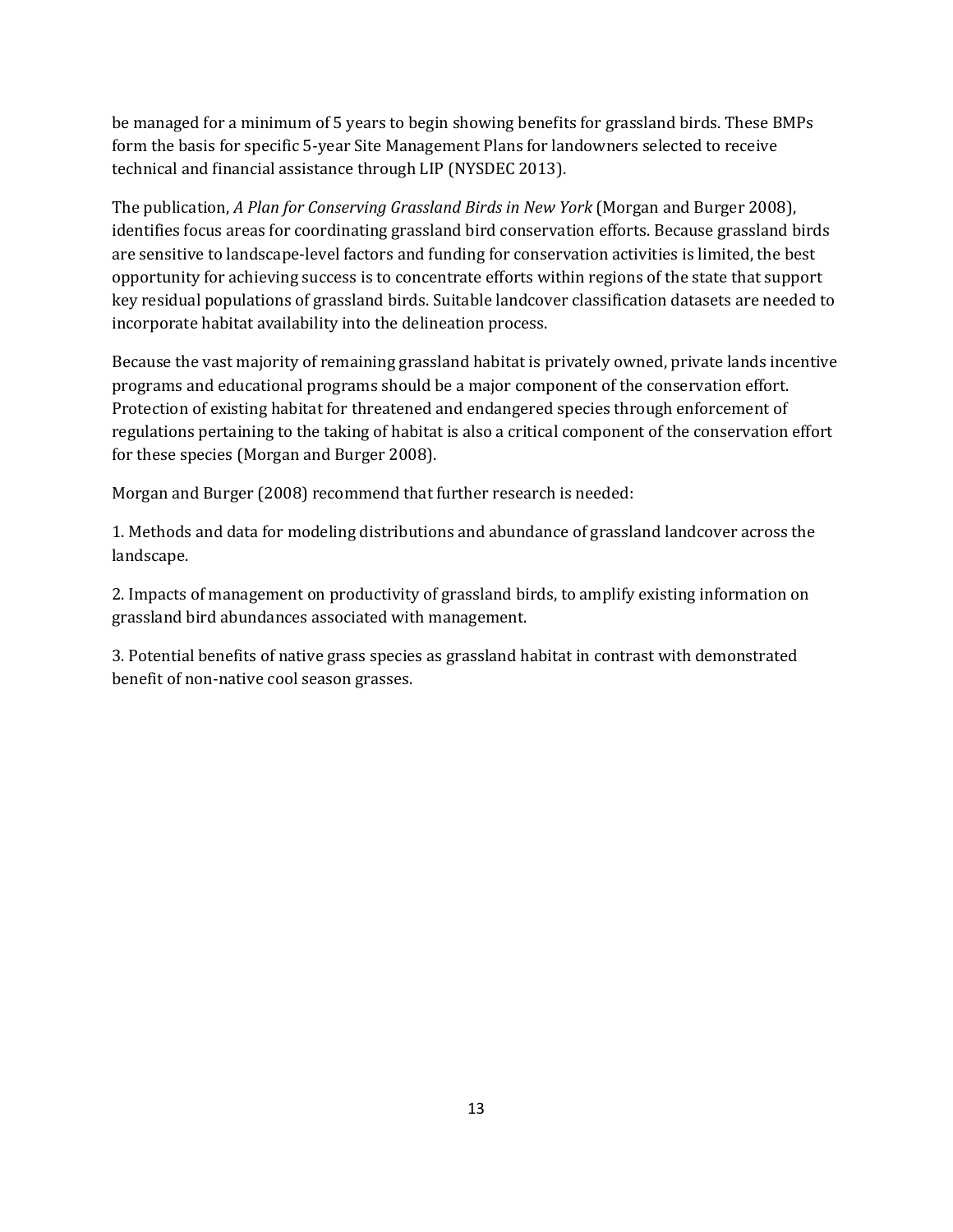| <b>Conservation Actions</b>             |                                                |  |
|-----------------------------------------|------------------------------------------------|--|
| <b>Action</b><br><b>Action Category</b> |                                                |  |
| Land/Water Protection                   | Site/Area Protection                           |  |
| Land/Water Protection                   | Resource/Habitat Protection                    |  |
| Land/Water Management                   | Site/Area Management                           |  |
| Land/Water Management                   | Invasive/Problematic Species Control           |  |
| Land/Water Management                   | <b>Habitat and Natural Process Restoration</b> |  |
| <b>Education and Awareness</b>          | Training                                       |  |
| <b>Education and Awareness</b>          | Awareness & Communications                     |  |
| Law and Policy                          | Policies and Regulations                       |  |

Conservation actions following IUCN taxonomy are categorized in the table below.

The Comprehensive Wildlife Conservation Strategy (NYSDEC 2005) includes recommendations for the following actions for grassland birds.

#### **Easement acquisition:**

\_\_\_\_ Identify ownership of grasslands in core focus areas, and focus Landowner Incentive Program (LIP) funding for use in conserving the most important privately-owned grasslands in the state, and distribute \$400,000 per year from LIP to conserve priority grasslands.

#### **Habitat management:**

Develop habitat management guidelines and action plans for priority focus grassland bird species.

## **Habitat research:**

Evaluate the effects of specific farming and management practices, such as: timing of mowing, intensity of grazing, frequency of mowing, mowing versus haying versus prescribed fire, and width of buffer strips on productivity of grassland birds.

#### **Other acquisition:**

Incorporate priority grassland focus areas into the NYS Open Space Plan.

#### **Other action:**

Work with public land managers, including NRCS, USFWS, DEC and others, to better direct funding and other resources to the highest priority areas and projects for grassland habitat management. The ability to focus funding sources in core priority grasslands will be key. If the funding sources from National Resource Conservation Service (NRCS) cannot be adequately focused in priority areas, then this will cripple the ability to conserve the most critical grassland areas and will result in continued declines in grassland birds even within these focus areas.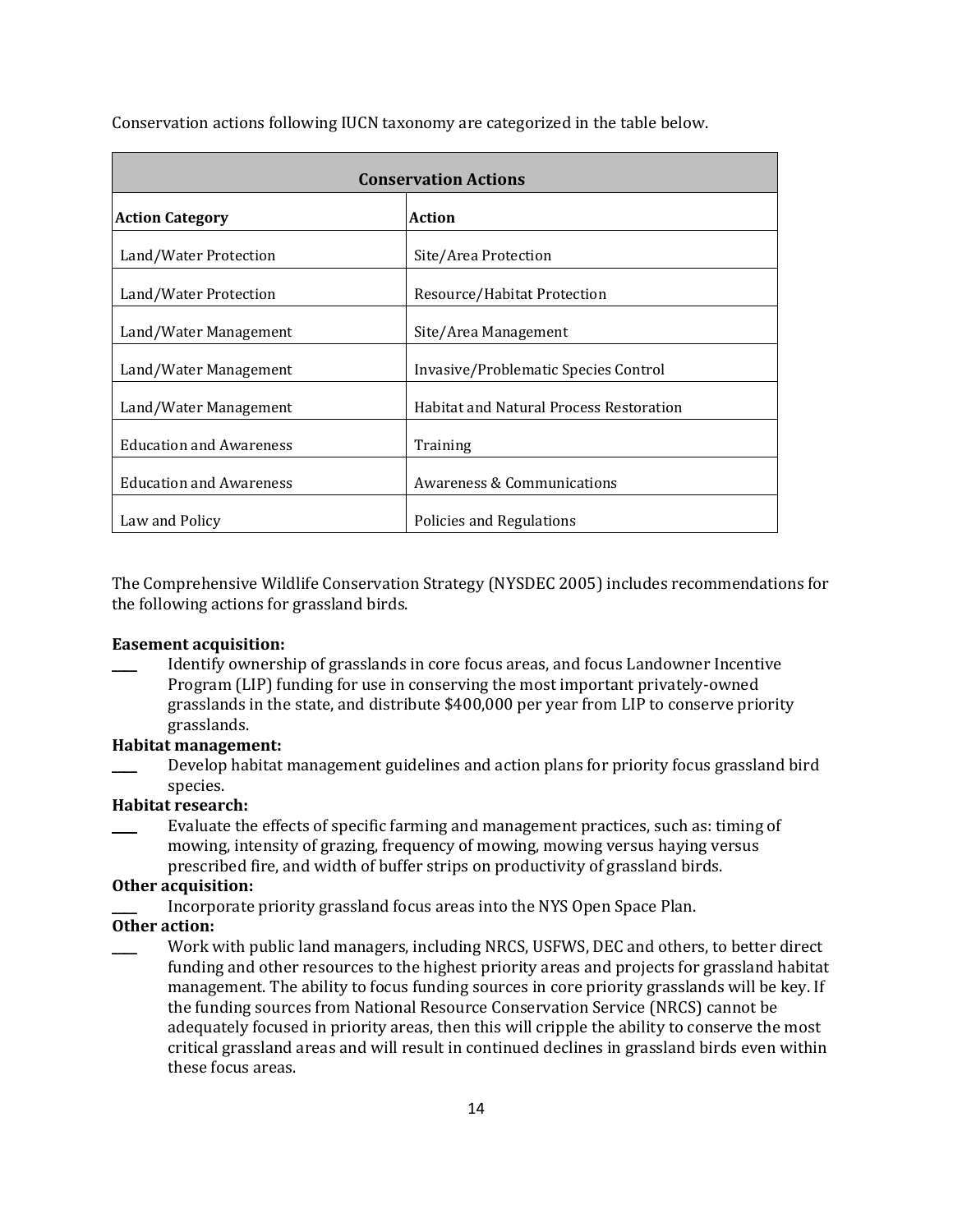Develop an outreach program to educate the public and land managers on the need for, and wildlife benefits, of grasslands. Also provide technical guidance on what and how to benefit grassland species. Outreach to private landowners will be a key first step to educate the public about the importance of their lands to grassland birds. So much of this habitat exists on private lands that their cooperation will be the ultimate deciding factor on whether species declines can be halted. Their cooperation at the level needed for meaningful change will probably hinge on some form of subsidies.

## **Population monitoring:**

- Develop and implement supplemental monitoring programs for grassland bird species that are not adequately sampled by BBS to determine precise population trends and evaluate effectiveness of conservation efforts. Use long term trend data to determine effectiveness of grassland conservation efforts.
- \_\_\_\_ Complete inventory of potential grassland habitat for species present, distribution, and relative abundance of priority species.

#### **Statewide management plan:**

\_\_\_\_ Complete a comprehensive Grassland Bird Conservation Plan that coordinates research, management, and conservation efforts to more effectively conserve NY's grassland birds. Identify priority species and delineate priority focus areas for conservation and management.

#### **VII. References**

Andrle, R.F. and J.R. Carroll, eds. 1988. The Atlas of breeding birds in New York State. Cornell University Press, Ithaca, NY.

Bent, A. C. 1958. Life histories of North American blackbirds, orioles, tanagers, and allies. Dover, New York.

Griffin, D. N. 1959. The poisoning of meadowlarks with insecticides. Wilson Bull. 71:193.

Krutzsch, P. H. 1950. Mortality in meadowlarks as a result of severe winter weather. Wilson Bull. 62:40.

Lanyon, W. E. 1957. The comparative biology of the meadowlarks (*Sturnella*) in Wisconsin. Publ. Nuttall Ornithol. Club no. 1, Cambridge, MA.

Lanyon, Wesley E. 1995. Eastern Meadowlark (*Sturnella magna*), The Birds of North America Online (A. Poole, Ed.). Ithaca: Cornell Lab of Ornithology. <http://bna.birds.cornell.edu/bna/species/160>.

McGowan, K.J. and K. Corwin, eds. 2008. The second Atlas of breeding birds in New York State. Cornell University Press, Ithaca, NY.

Mineau, P. and M. Whiteside. 2013. Pesticide acute toxicity is a better correlate of U.S. grassland bird declines than agricultural intensification. PloS ONE 8: 1-8.